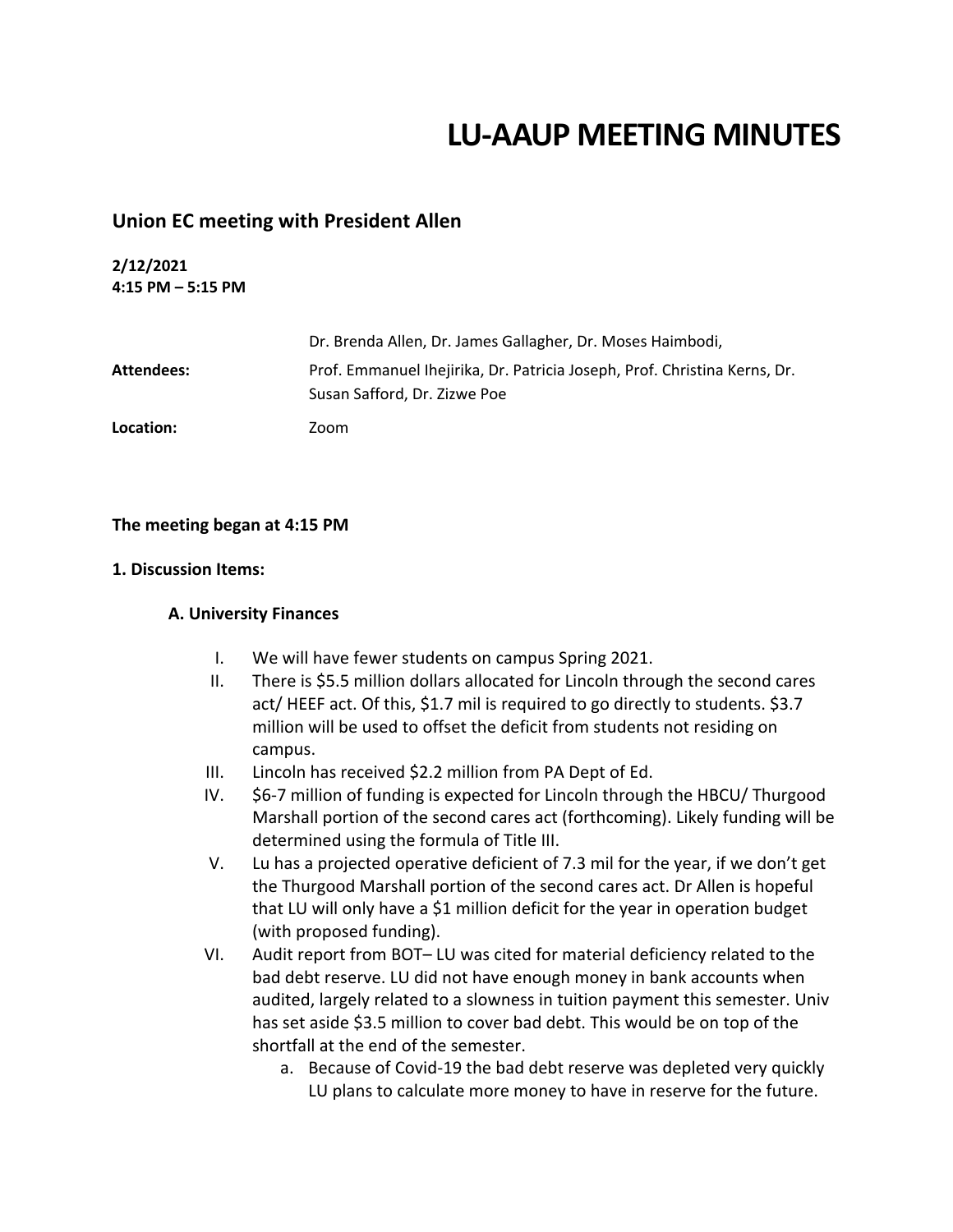- VII. LU still has roughly \$1 million in donor dollars. This could help with student back balances, which would reduce the bad debt reserve.
- VIII. Dr Allen is trying to reduce funding for non-personnel areas that are not needed because students aren't residing on campus. Currently there have been no layoffs, furloughs or no raises for admins.
	- IX. Dr Allen has put \$1 million dollars this year in the capital budget to try to keep some cash as reserve.
	- X. LU hasn't used the \$20 million award received in Jan.
- XI. Dr Allen is planning to start the new year without going into reserves.
- XII. LU ended the fall semester with roughly \$1.8 million deficit.
- XIII. Roughly 450 students coming to campus for spring 2021.
- XIV. LU had a \$2.5 mil shortfall from expenses.
- XV. Testing company is offering a grant for testing and more frequent testing at LU.
- XVI. Regular state appropriations have been received every month, as usual.

## **B. When will we return to campus**

- I. Lincoln will have a campaign to bring students back comfortably.
- II. Dr Allen is looking at how to return to campus in August: vaccines policies etc.

## **C. Proposal for Tenure "Stop The Clock"**

- I. The Union Proposes that tenured faculty will have the option to take the year with no need for reasons. They can also waive it later on if that is needed.
- II. Original plan had the PTS committee review a faculty member's request and make a decision on it. Union proposes to make it a blanket option that anyone can choose. There was an issue with someone who requested to have a postponement who was denied by the PTS committee even though the requestor sited Covid as an impact.
- III. Union proposes March 15 as a deadline to apply for extension, so that there would be some time before April 1 deadline when tenure applications are due.
- IV. The Union discussed that, while there are already allowances in place in the CBA, when they were tested it did not work out in the faculty's favor.
- V. The Union's proposal would bypass PTS committee. This would complications where someone would have to apply for tenure and request an extension at the same time.
- VI. **Dr Allen recommended to use the current CBA process, but do not require a lengthy document to PTS committee. Not stopping the clock, but extending the clock.**